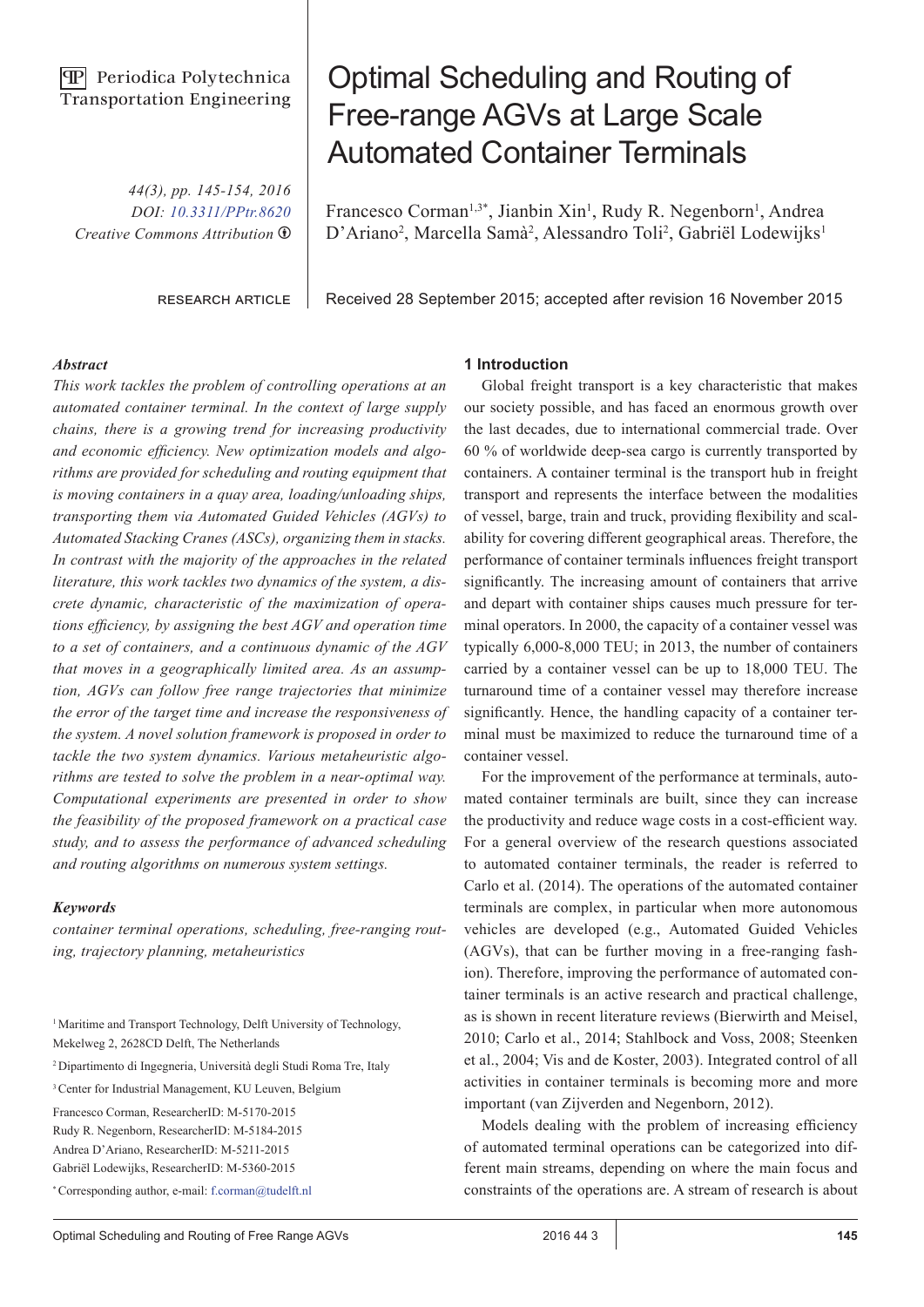discrete event scheduling and routing, i.e., mathematical models which assume equipment (cranes, AGV, etc) operating according to the plans, and model conflict and synchronization of equipment in a discrete way. The scheduling and routing problem is a key problem in this context and can be efficiently represented via discrete dynamics of the operations at the whole terminal. A common solution approach is based on modeling the scheduling and routing problem as a hybrid flow shop model with flexible routing. However, this results in a mathematical formulation of the problem with several integer and/or binary variables that is very difficult to be solved in real-time. For such large-scale mathematical programming problems, one open point is to investigate the extent at which a good solution can be found by standard off-the-shelf optimization software in a short time that would allow usage in real operations. To this end, an emerging trend is the usage of metaheuristics (e.g., tabu search, ant colony or variable neighborhood search), which can provide good solution in applicable time (Chen et al., 2007; Expósito-Izquierdo et al., 2011; Lee et al., 2005).

A drawback relates to the amount of assumptions that mathematical optimization approaches need to consider in order to deliver near-optimal solutions quickly, to the point that some operations that have inherently a continuous dynamics can hardly be considered. This includes for instance collision avoidance (to ensure safe operations), energy efficiency, and freeranging routing of AGV (to decrease the total distance traveled). Another main stream of research thus tackles directly those issues, related to the continuous trajectory and autonomous safe movements of AGV. Typically, this is a trajectory planning problem, that can be solved by non-linear optimization techniques, and at the expense of looking for near-optimal solutions to the combinatorial scheduling and routing problem. An example here is the work of Duinkerken et al. (2006). A major drawback of this second stream of research is the quality of the schedules, which are mostly simulated based on dispatching rules, or optimized to a very limited extent. As a result, there is no knowledge on the performance improvement achievable when fixing the value of ordering and routing variables.

Recently, *hybrid* models have been used to address the contrast between those two streams of research in (Xin et al., 2013a; 2013b; 2014a; 2014b). Such models merge the advantages of discrete-dynamics models (typically, highly optimized scheduling solution), and continuous-dynamics models (i.e., able to model properly reallife dynamics, speed and trajectories of the vehicles). In line with this stream of research, the contribution of this paper goes along the idea of increasing the accuracy of existing hybrid models for automated container terminal operations and developing realtime algorithms for near-optimal scheduling and routing.

We now summarize the main contributions of this paper:

• The large-scale scheduling and routing problem of interacting equipment in an automated container terminal with a predetermined fixed dynamic is modeled as a hybrid flow shop problem, as proposed in (Xin et al., 2014a). This hybrid flow shop can be formally described as FH3  $(D, P_n, D)$  | blocking; seq-dep setup |  $C_{\text{max}}$  according to the typical three-field Graham's notation (see Ruiz and Vázquez-Rodríguez (2010) for an overview of the problem and the classification). Three stages are present, out of which the second stage has n parallel identical machines (P), while the first and the last ones have a single machine (D) assigned per each job. Here, every machine corresponds to a piece of equipment, i.e. a vehicle or a crane, while every job corresponds to a container moving in the container terminal. The objective is the makespan minimization. All machines are blocking (i.e. they can process at most one job at a time (Hall and Sriskandarajah, 1996)), and the operations on the second stage have sequence dependent setup times This particular hybrid flow shop is modelled as a blocking job shop, with multiple machines, each belonging to one of the stages. Each job is being processed by three machines (one in each stage); the parallel machines of the second stage are now considered as routing variable, and the other two stages have nonparallel, assigned machines. Lately, a consistent stream of research on the blocking job shop considered the alternative graph model of Mascis and Pacciarelli (2002). The formulation proposed in this paper also follows the alternative graph model.

- We present a thorough study of multiple advanced algorithmic approaches to solve the problem. Those algorithms are metaheuristics (a variable neighborhood search and a tabu search introduced in (Corman et al., 2010; Samà et al., 2015a; 2015b)) developed in order to decide the assignment of containers to the machines in the second stage (a routing problem). A truncated branchand-bound algorithm, introduced in (D'Ariano et al., 2007), is applied to solve the scheduling problem. The tradeoff between computational complexity, instance size, solution quality is precisely assessed.
- The discrete dynamics solution (i.e., a scheduling and routing solution considering assignment of AGV to containers, and order of movements of containers) is adopted in a hierarchical framework, which uses them as boundary values for determining the precise trajectory of AGV. An iterative scheme of updating the trajectory is proposed, which is able to manage congestions on the AGV terminal areas, to deliver AGV trajectory plans according to free-ranging principles, and to take into account capacity constraints at interchange points.
- The vehicle congestion resulting from the large-scale operations of automated, free-ranging AGVs is investigated for a practical case study with parameters of real container terminals, considering in a detailed manner the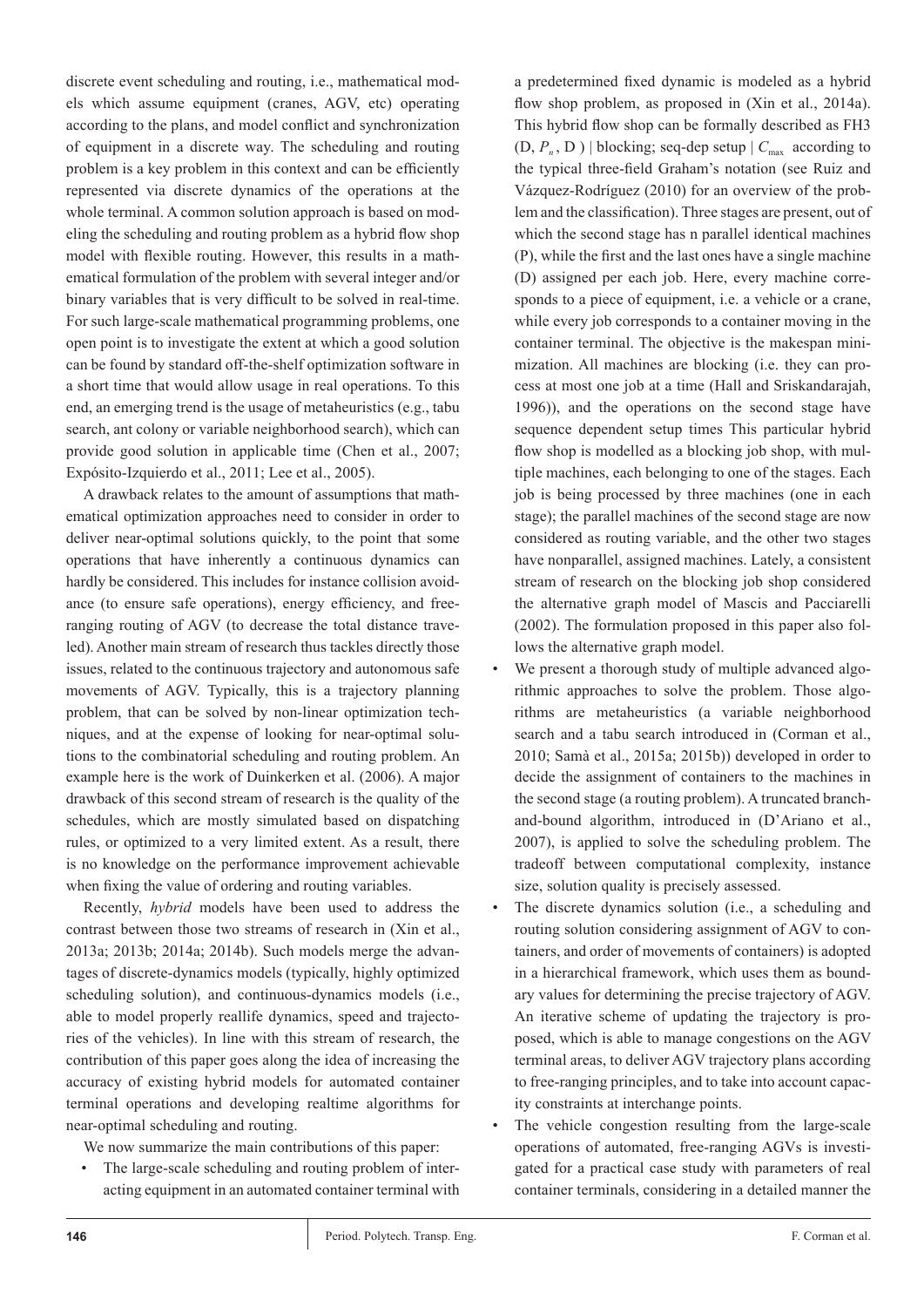continuous dynamics of vehicles. We focus on the problem of efficiently solving traffic congestion during operations. In general, increasing the amount of AGV helps keeping a high throughput for the expensive quay cranes, but having just too many AGV available poses serious problems of traffic congestion, that can ultimately reduce throughput of the overall container terminal.

The impact on capacity is evaluated by simulating operations at a large-scale automated container terminal. We first assess the proposed methodologies on the practical case study, and then perform an extensive quantitative analysis on a set of realistic instances, starting from the practical case study and varying the amount of AGVs and containers. The experiments on the practical case study show that the key performance indicators of the container terminal can be determined and improved when free-ranging AGVs are employed. The experimental results on realistic instances confirm that metaheuristic approaches can successfully solve largescale instances (keeping a discrete-dynamic perspective) and this can be coupled successfully with hybrid dynamics, while offthe-shelf commercial optimization models have troubles with large-scale instances. Moreover, the meta-heuristics used allow to compute a good quality solution quickly.

The rest of this paper is as follows. Section 2 describes the background of the proposed approach and the main characteristics of the problem. Section 3 then summarizes the models used for representing the discrete event dynamic and continuous time trajectory planning, as well as the algorithms used to solve the combined AGV scheduling, routing and control problem. Section 4 reports on the experiments on the practical case study, and Section 5 describes performance of the approach on further realistic instances. The implications of the computational results are also discussed. Section 6 summarizes the paper contribution and points out further research in the direction of optimizing hybrid operations at large-scale automated container terminals.

## **2 Approach and problem description**

This paper studies an automated container terminal in which the equipment can be controlled automatically without any human intervention. In an automated terminal, there are multiple quay cranes (QCs), multiple automated guided vehicles (AGVs) and multiple automated stacking cranes (ASCs) for transporting containers from a vessel to the stacking area and vice versa. A vessel is hereby typically considered as consisting of several bays. Each bay provides storage space for a number of rows which involves several tiers of containers. Each QC considers a particular bay.

In our system, the layout of the equipment is as shown in Fig. 1 (see for details (Xin et al., 2014a)). In a typical unloading cycle, a QC picks up a container from the vessel and then

unloads it to an AGV. The AGV moves with the container from the quayside to the stacking area, where a container is unloaded by an ASC. The ASC then transports the container to the position in the stacking area. In a loading cycle these movements are reversed. We call QCs, AGVs, ASCs respectively a stage; all pieces of equipment in each stage are defined as machines or resources. Accelerations, decelerations and the heading (if applicable) of the equipment have to be determined in an optimal way. For safety reasons, collision avoidance must be considered for interaction of AGVs. At the same time, the interaction of AGVs with other types of equipment (i.e., OCs and ASCs) is required for achieving a high terminal throughput. In other words, a key issue is determining the moments in time at which containers are transported from one equipment to the next.



**Fig. 1** Schematic layout of equipment in an automated container terminal.

The dynamics of the equipment considered are driven by discrete events when a container is transferred from one equipment to another. Precisely, the discrete dynamics refer to the logical decisions that solve (1) the problem of assigning a container to an AGV (i.e., which particular AGV will be used to transport a particular container) and (2) the relative order between any two operations on any equipment/machine (QCs, AGVs and ASCs). On the other hand, continuous dynamics refer to the position, the speed and the heading (if applicable) of the equipment used by these operations. The dynamics of transporting containers can therefore be represented by the combination of discrete-event dynamics and continuous-time dynamics. The vessel and the stacking area are hereby considered as boundary components that are not actively controlled.

The continuous dynamics of ASC and QC do not depend on the order or the operations of other equipment/machines, while the dynamics of AGV are more complex, as they depend on the interaction and possible collision with the other AGVs that are also moving. This collision can occur along the same path (if AGV all follow a predefined path along a track); at particular places (if a mesh routing is followed), or at any place of the quayside yard (in case free-ranging AGVs are used).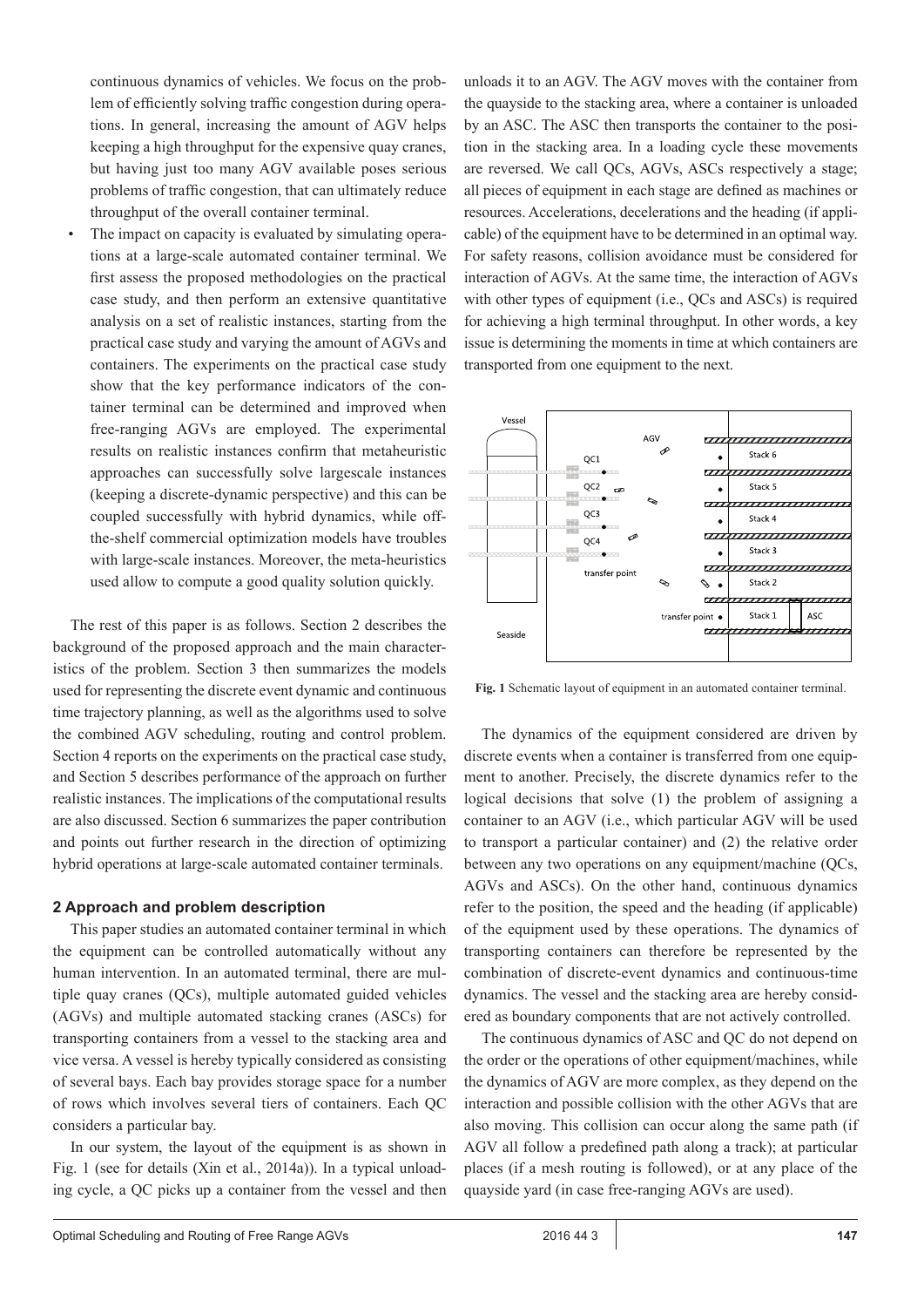Due to this strong difference of dynamics, we use the same approach as in (Xin et al., 2014a) to separate the key characteristics of the two problems by means of a decomposition technique, considering the scheduling and routing problem part and the trajectory planning connected by a hierarchical architecture. The overall control architecture is schematically illustrated in Fig. 2.



**Fig. 2** The hierarchical control architecture.

The discrete event dynamics delivers two key solutions, namely the assignment between containers and AGVs; and the order of containers at QCs, AGVs, ASCs. Any feasible plan can be used in the next steps. The discrete event dynamics also compute starting times of operations, which are based on the a priori given off-line duration for all of them. In theory, all operations could be completed exactly as planned without any delays or disturbance. In practice, however, operations might not happen as planned. We neglect the possibility of having exogenous delays (such as failures, malfunctions, temporarily unavailability of resources) in first instance.

In any case, the operation of AGVs might not be as planned, as the discrete event dynamics disregard their trajectory and extra time required to avoid any collision. This is driven by the continuous-time dynamics of each equipment. The continuous trajectory generation of an AGV involves collision avoidance with request to other AGVs and static obstacles. After receiving the starting time and point for performing a particular operation, the continuous dynamics controller of an AGV aims to compute the AGV movement by taking into account any obstacle. Based on the continuous-time dynamics and constraints for collision avoidance, and using a given cost function, a trajectory planning problem is formulated and solved. The obtained trajectory of the AGV is used for collision-free trajectory planning of other AGVs. The actual completion time of the AGV determines whether the trajectory is operated as planned (in case it is equal to the planned off-line one) or not. In this latter case, the duration of operations will not correspond anymore to the off-line planning, and the overall schedule needs to be updated.

The updating procedure can be integrated in the hierarchical control in many ways. One can for instance react by changing order or assignment, but the interplay of the order, the assignment and the trajectory makes the solution of this quite complex, while not impossible in cases in which the operations are

mutually influencing each other. Thus, the hierarchical control updates only the duration of operations without any change in order and assignment of containers. We moreover choose for a sequential update, i.e., one at a time the trajectory of a couple AGV-container is updated, and all times of operations that are depending on it are updated (typically, postponed). The continuous dynamics of QCs and ASCs never get updated.

Of course, the final solution might result in a sub-optimal solution of the overall problem. Convergence of the scheme is ensured by the fact that every trajectory is checked for collisions and updated in a single step. Thus, every trajectory can be updated only once, and will not be updated as a consequence of later trajectory updates, in a hierarchical sequential planning fashion.

Multiple schemes for updates are still possible, depending on the choice of the sequence of containers to update, and/or the possibility to re-update to a limited extent trajectories that have been already planned/updated. Anyway, the final output of the overall problem is the collision-free trajectory of AGVs which addresses a performance function specified at the level of discrete dynamics system (e.g., makespan).

## **3 Mathematical models**

## **3.1 Optimization of discrete event dynamics**

For modeling and solving the large-scale scheduling and routing problem described by discrete dynamic operations, we use the alternative graph formulation of Mascis and Pacciarelli (2002), that is based on two sets of constraints: fixed constraints need to be satisfied in any solution, while alternative constraints are pairs of alternative constraints. Operations are the movement of a container (job) by an equipment/machine on a container terminal resource. In case of AGVs, there is a choice of which particular AGV can be used. This additional decision is modelled as a routing decision (i.e., the assignment of an AGV vehicle to a container). The problem variables are the following:

- $y_i$  models whether container (job) *j* uses route *r*, associated with a particular AGV vehicle.  $n_{av}$  is the amount of AGV, which corresponds to the routing alternatives for job *j*. In a feasible schedule, we need to select one routing alternative *r* (i.e. one AGV) for each job *j*. In total, there are *J* jobs.
- $x_{(jkr,imp),(ikp,jmr)}$  represents the order between operations *jkr* and *ikp*, related to jobs *j* and *i* over the resource *k*, along two possibly different routes, respectively *r* and *p*. Each route differs in the choice of a particular AGV chosen. Here we assume that routes are in one-to-one correspondence to particular AGV vehicles to perform the movement.
- $t_{ikr}$  represents the starting time of operation *jkr*, performed by the container (job)  $j$  on resource  $k$  using the route  $r$ .

The interacting sequence of operations can be described as the following hybrid flow shop model with flexible routing: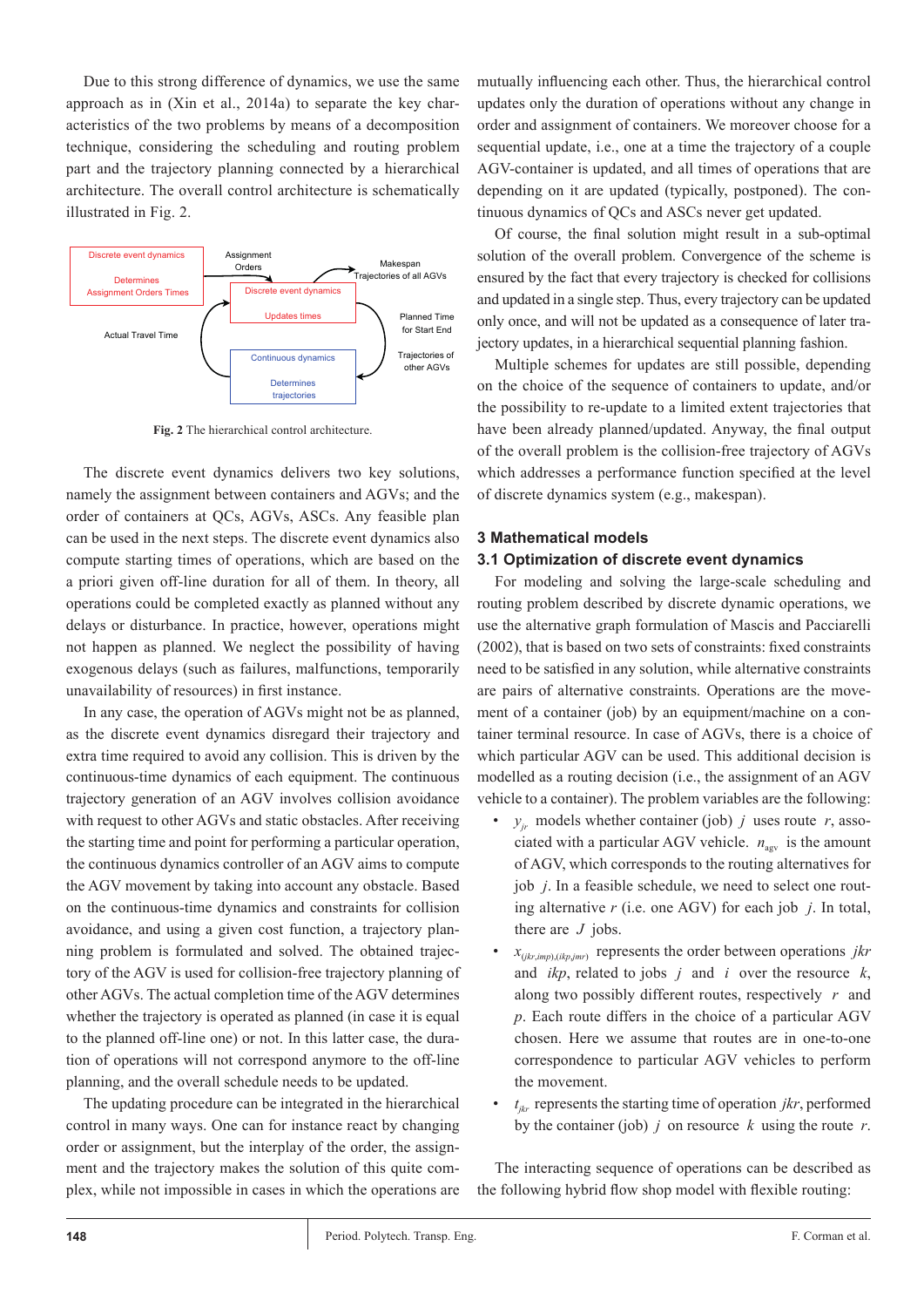$$
\min t_n - t_0
$$
\n
$$
t_{jkr} - t_{jmr} \ge w_{jmr}^F + G(1 - y) \qquad (Fix)
$$
\n
$$
t_{imp} - t_{jkr} \ge w_{jkr\_imp}^A +
$$
\n
$$
G(2 + x_{(jkr,imp),(ikp,jmr)} - y_{ip} - y_{jr}) \qquad (Alt)
$$
\n
$$
t_{jmr} - t_{ikp} \ge w_{ikp\_jmr}^A +
$$
\n
$$
G(3 + x_{(jkr,imp),(ikp,jmr)} - y_{ip} - y_{jr})
$$
\n
$$
\sum_{r=1}^{n_{av}} y_{jr} = 1 \qquad j = 1, ..., J
$$
\n
$$
y_{jr} \in \{0,1\}
$$
\n
$$
x_{(jkr,imp),(ikp,jmr)} \in \{0,1\}
$$

Operation 0 is a dummy operation that precedes all the other operations, to give a common temporal reference  $t_0$ . Operation *n* is a dummy operation that follows all the other operations, and is used to keep track of the makespan. *G* is a sufficiently large number. Here we define the makespan as the time  $t_n$  at which the last container leaves the vessel.

The fixed constraints are associated to sequences of operations  $(jmr, jkr) \in Fix$ , corresponding to the physical movement of a container from the resource (machine)  $k$  to the resource *m*, where *r* is the choice of which particular route considered. Those describe naturally a chain of operations, whose duration is determined by the off-line planning, or by the trajectory planning module. A constraint in *Fix* is active when job *j* uses route *r*, i.e.  $y_j = 1$ , and implies that  $t_{jmr} \ge t_{ikp} + w_{ikp,jmr}^A$ . The weight  $w_{jmr\_jkr}^F$  is the minimum *processing time* (i.e., a minimum time interval) between the two consecutive operations *jmr* and *jkr*.

The alternative constraints are in pairs, each of them representing an ordering decision between two conflicting operations. Those are defined for each alternative pair ((*jkr*, *imp*),  $(ikp, jmr)$ )  $\in$  *Alt* that is associated to a pair of operations *jkr* and *ikp* which are conflicting being on the same resource *k*. A constraint of an alternative pair  $((jkr, imp), (ikp, jmr))$  ∈ *Alt* is active when job *i* uses route p, i.e.  $y_{ip} = 1$ , and job *j* uses route *r*, i.e.  $y_i = 1$ . Regarding the two constraints of this alternative pair, the constraint  $t_{imp} \geq t_{jkr} + w_{jkr\_imp}^A$  is active when  $x_{(jkr,imp),(ikp,jmr)} = 0$ , while the constraint  $t_{jmr} \geq t_{ikp} + w_{ikp,jmr}^A$  is active when  $x_{(jkr,imp),(ikp,jmr)} = 1$ . The weights  $w_{jkr\_imp}^A$  and  $w_{ikp,jmr}^A$ are the minimum setup times between the conflicting operations. This time interval depends on a variety of factors, including the safety zone around an AGV, the movement back and forth for the cranes, and it is also determined by the off-line planning and by the trajectory planning module. The sequencing problem is sequence dependent when  $w_{jkr\_imp}^A \neq w_{ikp,jmr}^A$ .

To compute a solution to this model the following approach is used, based on the structure in (D'Ariano et al., 2008; Corman et al., 2010). Basically the problem is decomposed by considering the routing variables, (i.e., the assignments of containers to AGV) separately than the scheduling variables (i.e., the orders on the machines, and the related timing). Iteratively, the solver computes a new schedule for a given assignment of AGV to containers; and changes those assignments in search for improvements. Alternatively, the overall scheduling and routing formulation can be solved by a commercial Mixed-Integer Linear Programming (MILP) solver.

The scheduling procedure with a given assignment of AGV to containers is based on a branch-and-bound scheduling algorithm in (D'Ariano et al., 2007), which is an exact algorithm truncated at a given maximum computation time. The algorithm computes a starting solution via a set of scheduling heuristics based on dispatching rules and graph properties. A near-optimal solution is computed in a short time by the branch-and-bound algorithm, starting from a reference scheduling solution obtained via greedy heuristic procedures and using a lower bound computed on a simplified version of the scheduling problem. In particular, the algorithm is based on a binary branching scheme in which the branching decision is a sequencing order between two jobs in a resource.

The procedure changing assignments of AGV is instead based on a local search and a metaheuristic procedure, which, starting from any given scheduling and routing solution, iteratively changes assignment, in search for routing improvements. The procedure returns the best schedule and the best assignment between AGV and containers after a stopping criteria is reached, in this case a maximum computation time. We consider two metaheuristics in this paper: a Variable Neighborhood Search (VNS) and a Tabu Search (TS). These algorithms have been implemented in the AGLIBRARY optimization environment, that is a solver developed at Roma Tre University and used in many different fields of applications so far (Samà et al., 2013; 2014).

The VNS metaheuristic is based on the combination of different neighborhoods. Based on a local solution to the scheduling and routing problem, and an assignment AGV-container, a move is the assignment of one or more containers to a different AGV. This is done based on neighborhoods related to the makespan and the structure of the problem, similar to (Samà et al., 2015a; 2015b). The variable neighborhood search alternates a local search phase in which the neighbors of a solution are evaluated and the best one is selected, to a perturbation phase in order to escape from a local minimum in case such situation is reached. This latter phase consists in changing the neighborhood, in this case considering a neighborhood of larger size. When the neighborhood size increases, the number of changed routing decisions increases. The VNS algorithm used is an adaptation of the "Basic" VNS described in Hansen et al. (2008).

The TS metaheuristic is a metaheuristic based on local search, which makes extensive use of memory for guiding the search. Each neighbourhood strategy restricts the set of moves to be explored in order to speed up the search of the best move.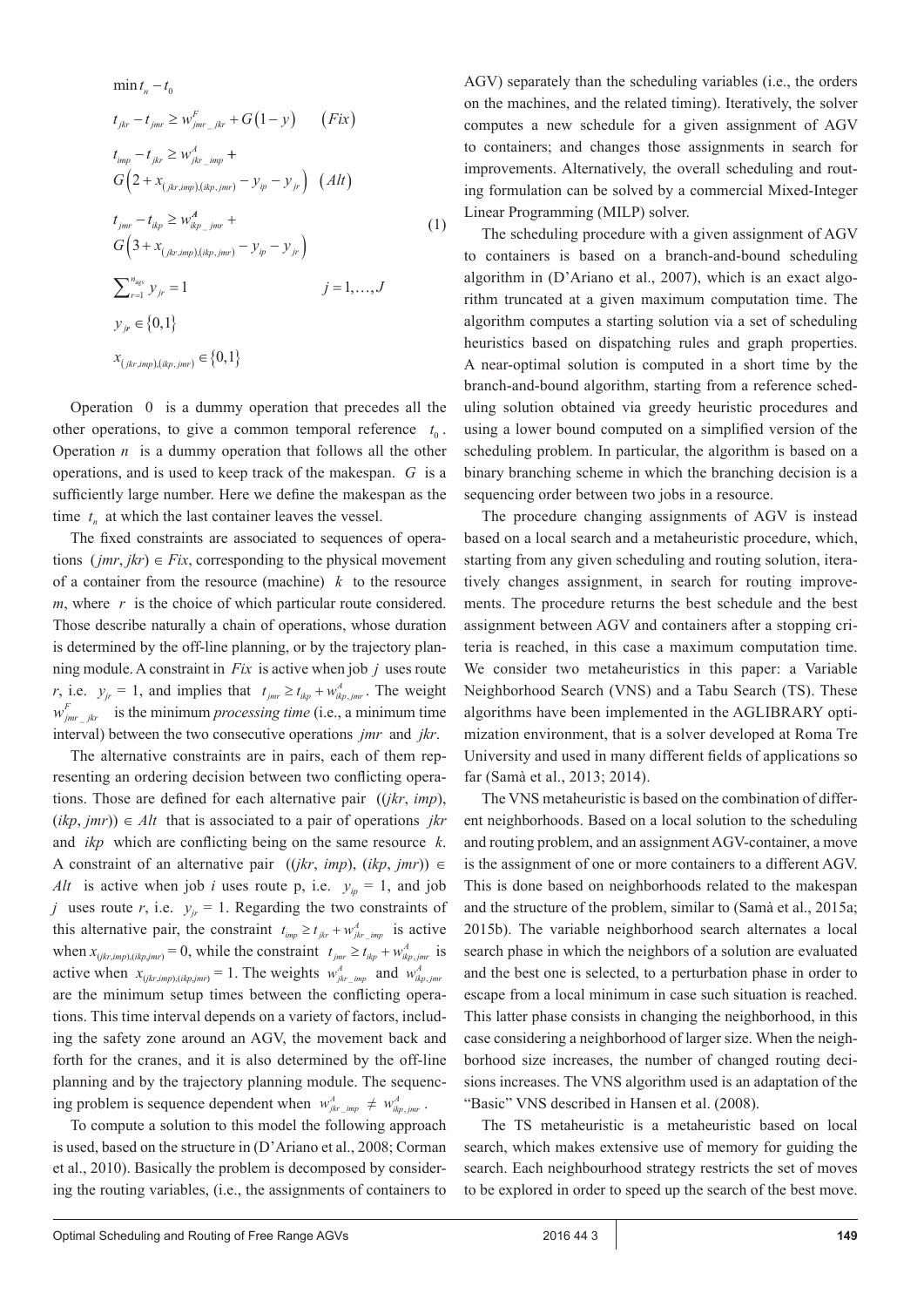The neighbourhood strategies tested in this paper are based on routing decisions on the critical path, similar to (D'Ariano et al., 2008; Corman et al., 2010). When no potentially better solution is found on the incumbent solution neighbourhood, the search alternates neighbourhood strategies based on the critical path method (D'Ariano et al., 2008; Corman et al., 2010) with a diversification strategy, which consists of changing at random the AGV assigned to a number of containers at the same time. All neighbours are evaluated via some scheduling heuristics. The best neighbour is set as the move to be made, and re-evaluated via the branch-and-bound scheduling algorithm; the resulting best solution is set as the new incumbent solution. The inverse of the chosen move is stored in a tabu list of a given length, that is used to avoid being trapped in local optima and revisiting the same solution. The moves in the tabu list are forbidden for a number of iterations and no aspiration criteria is used.

The overall framework returns thus a detailed schedule in which an AGV is assigned to every container in the studied time horizon of prediction, and all potential sequencing (not on the trajectory) conflicts on cranes and AGV are solved.

## **3.2 Optimal control for continuous trajectory planning**

This section focuses on the continuous-time dynamics of the machines. We here call (QCs, AGVs and ASCs) equipment, to underline that a continuous dynamics is considered. The models of QCs and ASCs are less complex than AGVs as they have single-dimension movements, and no interaction with each other and do not require particular attention. For more details, see (Xin et al., 2014a).

We assume that each AGV to have identical dynamics. For each AGV, a discrete point-mass model is used to approximate the dynamical behavior in two-dimensional space according to a given acceleration and speed as follows: at time instant *k*, ∀*p* ∈ [1, ...,  $n_{\text{acy}}$ ]

$$
\begin{bmatrix} \mathbf{r}_{p}(k+1) \\ \mathbf{v}_{p}(k+1) \end{bmatrix} = \begin{bmatrix} I_{2} & \Delta t I_{2} \\ 0_{2} & I_{2} \end{bmatrix} \begin{bmatrix} \mathbf{r}_{p}(k) \\ \mathbf{v}_{p}(k) \end{bmatrix} + \begin{bmatrix} 0.5(\Delta t)^{2} I_{2} \\ \Delta t I_{2} \end{bmatrix} \mathbf{u}_{p}(k), \tag{2}
$$

where AGV *p* has a position  $\mathbf{r}_p(k) = \left[ r_p^x(k) r_p^y(k) \right]^\text{T}$  and a velocity  $\mathbf{v}_p(k) = \left[ v_p^*(k) v_p^*(k) \right]^T$ . Each AGV is assumed to respond to accelerations, which is the only control action possible  $\mathbf{u}_p(k) = \left[ u_p^*(k) u_p^*(k) \right]^T$ . Acceleration and speed have theoretical constraints  $|\mathbf{u}_p(k)| \leq u_{\text{max}}$  and  $|\mathbf{v}_p(k)| \leq v_{\text{max}}$ . Those latter limits on velocity and acceleration of AGVs are approximated by polygons using linear equations (Richards and How, 2002) as follows: ∀*m* ∈ [1, ..., *M*]

$$
v_p^x(k)\sin\left(\frac{2\pi m}{M}\right) + v_p^y(k)\cos\left(\frac{2\pi m}{M}\right) \le v_{\text{max}} \tag{3}
$$

$$
u_p^x(k)\sin\left(\frac{2\pi m}{M}\right) + u_p^y(k)\cos\left(\frac{2\pi m}{M}\right) \le u_{\max},\tag{4}
$$

where *M* is an arbitrary number used to achieve a quasicircular approximation of the constraints. Large M results in a better approximation; a value of  $M = 10$  is used.

Besides the vehicle dynamics, two types of obstacles of AGVs are also considered. The first one is the static obstacle represented by the stacking area near the transfer point. There are two tracks of a stacking crane on one side of the stack where containers are handled. For security reasons, AGVs should not approach the area of these tracks. The other possibility is a collision with another moving AGV. To avoid both types of the collision safely, we consider each AGV has a rectangle safety zone which should at all times be free from obstacles. The avoidance requirement can be described using linear equations in order to force the position of the obstacles to be outside of the forbidden area. Static obstacles are represented by their extreme coordinates  $(s^{\text{high},x}, s^{\text{high},y}, s^{\text{low},x}, s^{\text{low},y})$ , and correspond to areas where the AGV cannot move closer than a distance *d*:

$$
r_p^x(k) \le s^{\text{low},x} - d + Rb_{\text{in},1}
$$
  
\n
$$
r_p^x(k) \ge s^{\text{high},x} + d - Rb_{\text{in},2}
$$
  
\n
$$
r_p^y(k) \le s^{\text{low},y} - d + Rb_{\text{in},3}
$$
  
\n
$$
r_p^y(k) \ge s^{\text{high},y} + d - Rb_{\text{in},4}
$$
  
\n4

$$
\sum_{\tau=1}^{4} b_{\text{in},\tau} \leq 3, \forall p \in \left[1, \dots, n_{\text{agv}}\right] \tag{6}
$$

where *R* is a large positive number and  $b_{\text{in}_{\tau}} \in \{0, 1\}$  is a binary variable for modeling the AGV position with regard to the obstacle.

In the case when multiple AGVs are transporting containers to different destinations, the collisions between vehicles can be described in a similar manner. The moving obstacle AGV  $p_2$ , seen from the point of view of AGV  $p_1$ , can be described as a sequence of static obstacles over time as follows:

$$
r_{p1}^{x}(k) \leq r_{p2}^{x}(k) - 2d + Rb_{m,1}(k)
$$
  
\n
$$
r_{p1}^{x}(k) \geq r_{p2}^{x}(k) + 2d - Rb_{m,2}(k)
$$
  
\n
$$
r_{p1}^{y}(k) \leq r_{p2}^{y}(k) - 2d + Rb_{m,3}(k)
$$
  
\n
$$
r_{p1}^{y}(k) \geq r_{p2}^{y}(k) + 2d - Rb_{m,4}(k)
$$
\n(7)

$$
\sum_{\tau=1}^{4} b_{m,\tau} (k) \le 3, \forall k
$$
 (8)

The trajectory planning problem is the problem of determining a trajectory (sequence of points and feasible speed/accelerations) such that the destination point is reached within a target time, and the collision-free trajectory for a single AGV is generated by considering the trajectories of the other AGVs. The origin  $\mathbf{r}_p^0$  and destination  $\mathbf{r}_p^f$  depend on the transfer point of the container to be processed at the QC and the ASC. The starting time  $t_p^0$  and the target ending time  $t_p^f$  are given by the discrete-event dynamics.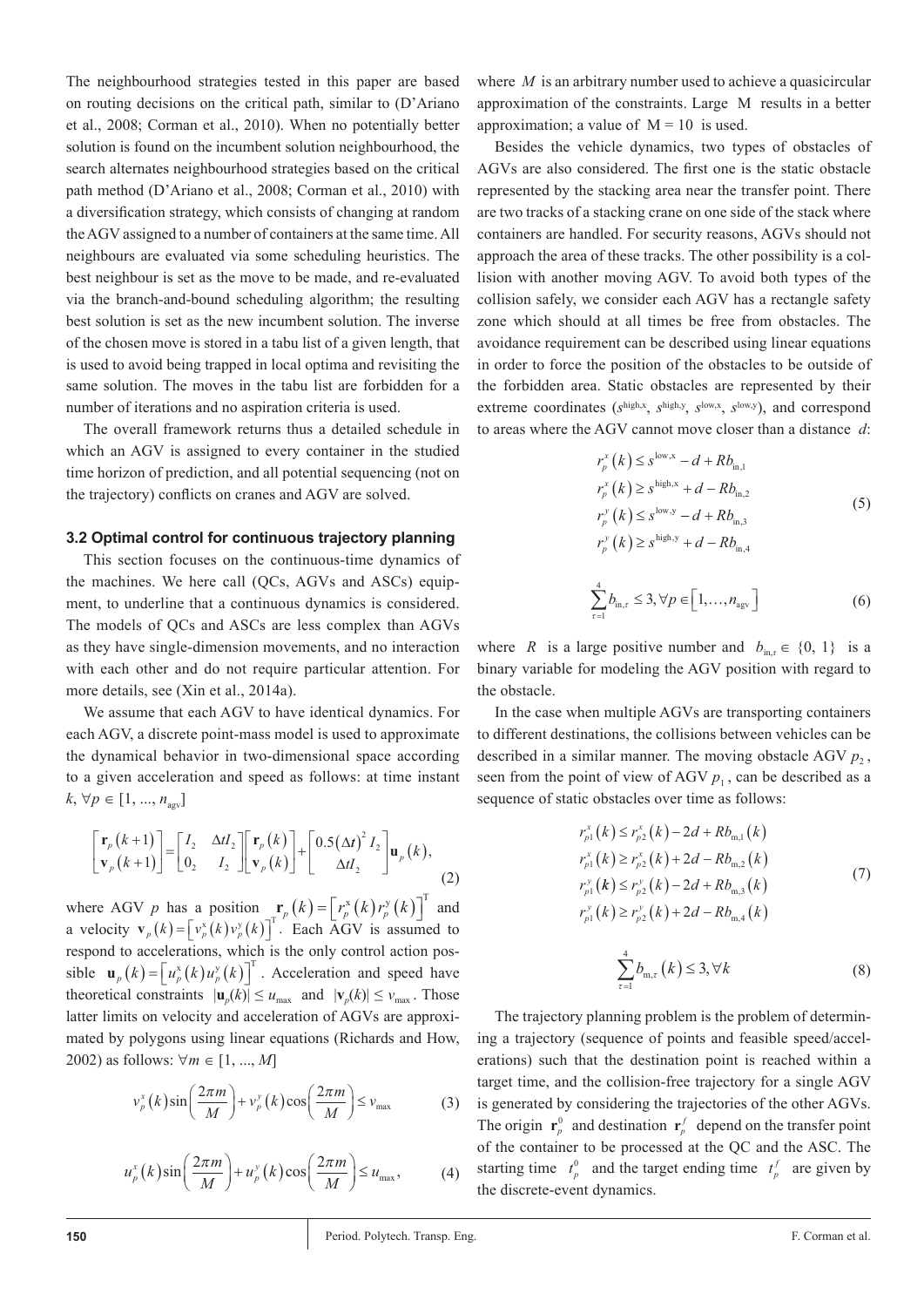Suppose *T* is a number larger than  $t_p^f$ . Within a given interval [0, ...,  $T - 1$ ], AGV  $p$  reaches  $\mathbf{r}_p^f$  at time  $k$ . These constraints can be represented [14] as follows:  $\forall k \in [1, ...,$ *T* − 1],  $\forall p \in [1, ..., n_{\text{agv}}]$ ,

$$
r^{x}(k) - r_{p}^{f x} \le R(1 - b_{p}(k))
$$
  
\n
$$
r^{x}(k) - r_{p}^{f x} \ge -R(1 - b_{p}(k))
$$
  
\n
$$
r^{y}(k) - r_{p}^{f y} \le R(1 - b_{p}(k))
$$
  
\n
$$
r^{y}(k) - r_{p}^{f y} \ge -R(1 - b_{p}(k))
$$
  
\n
$$
r^{y}(k) - r_{p}^{f y} \ge -R(1 - b_{p}(k))
$$
  
\n
$$
r^{y}(k) = r^{y}(k) - R(1 - b_{p}(k))
$$

$$
\sum_{k=1}^{N-1} b(k) = 1, \forall k \in [1, ..., T-1]
$$
 (10)

where the constraints in (9) are active only when  $b_n(k) = 1$ . Equations (9) and (10) force the position  $\mathbf{r}_p^f(k)$  of AGV *p* to reach the target  $\mathbf{r}_p^f$  with condition  $b_p(k) = 1$ .

Then the trajectory planning problem is to minimize the deviation on the arrival time, which can be described as  $\sum_{k=1}^{T-1} |kb_p(k) - t_f|$ , where  $kb_p(k)$  is the ending time of the trajectory. Here we also consider improve energy efficiency of the planned trajectory and minimize the sum of accelerations with a small penalty  $\lambda$  (=0.01) in the objective function, considered as an additional secondary objective. Thus, the resulting minimaltime optimization problem can be formulated as follows:

$$
\min_{\mathbf{u},\mathbf{b}} \sum_{k=1}^{T-1} \left| kb_p(k) - t_p^{\mathrm{f}} \right| + \lambda \sum_{k=0}^{T-1} \left( \left| u_x(k) + u_y(k) \right| \right),\tag{11}
$$

subject to (2)-(10), where  $\mathbf{u} = [u(0), u(1), ..., u(T - 1)]^T$ denotes continuous decision variables and  $\mathbf{b} = [b_n(0), b_n(1)]$ , ...,  $b<sub>p</sub>(T-1)$ ]<sup>T</sup> denotes binary decision variables.

The optimization problem above can be modelled as a MILP formulation (Xin et al., 2014a). After the trajectory is planned, the actual time for processing the operation of the AGV and the ending time of the operation is updated in the discrete-event dynamics.

#### **4 Practical case study**

We provide here the solution for a practical case study at a container terminal based on 4 QCs, 6 AGVs and 6 stacking cranes, in a standard layout. We simulate 40 containers to be transported from the QC to the ASC, considering only a single-directional setup. This is without loss of generality; the general applicability of the framework holds also for the opposite direction, and also for mixed loading/unloading operations. The instance corresponds to about 16819 ordering decisions variables  $x_{(jkr,imp),(ikp,jmr)}$  across QCs, AGVs, ASCs, and 240 routing variables  $y_{ip}$ .

#### **4.1 Evaluation of discrete event dynamics**

We here analyze the performance of the discrete event scheduler. The makespan of the best solution computed by the AGLIBRARY optimization environment used, before trajectory planning, is 466 seconds. We note here that the approach used in (Xin et al., 2014a) and solved with the commercial solver CPLEX returns no integer solution after one hour of computation time.

The maximum computation time given to AGLIBRARY is 10 minutes. The evolution of solution quality against time is plotted in time is reported in Fig. 3. After around the first 3 minutes of computation, the solution does not improve.



**Fig. 3** Solution quality over computation time.

A first solution is found in less than 10 seconds, with value 494 for the makespan. The best solution is then found just around 180 seconds. The gap between the first solution found and the best solution is in this case limited by 6 %.

Figure 4 reports a Gantt chart of the solution. On the Y-axis the equipment/machines are reported, i.e. from top to bottom 4 QCs, 6 AGVs and 6 ASCs. Containers are reported as boxes in the Gantt chart, with their ID inside the box. The solution has some slack, in the sense that 7 out of the 40 containers can shift in time without changing the makespan or even influencing the completion time of the last containers on their last machine.



**Fig. 4** Gantt chart of the solution after the trajectory planning.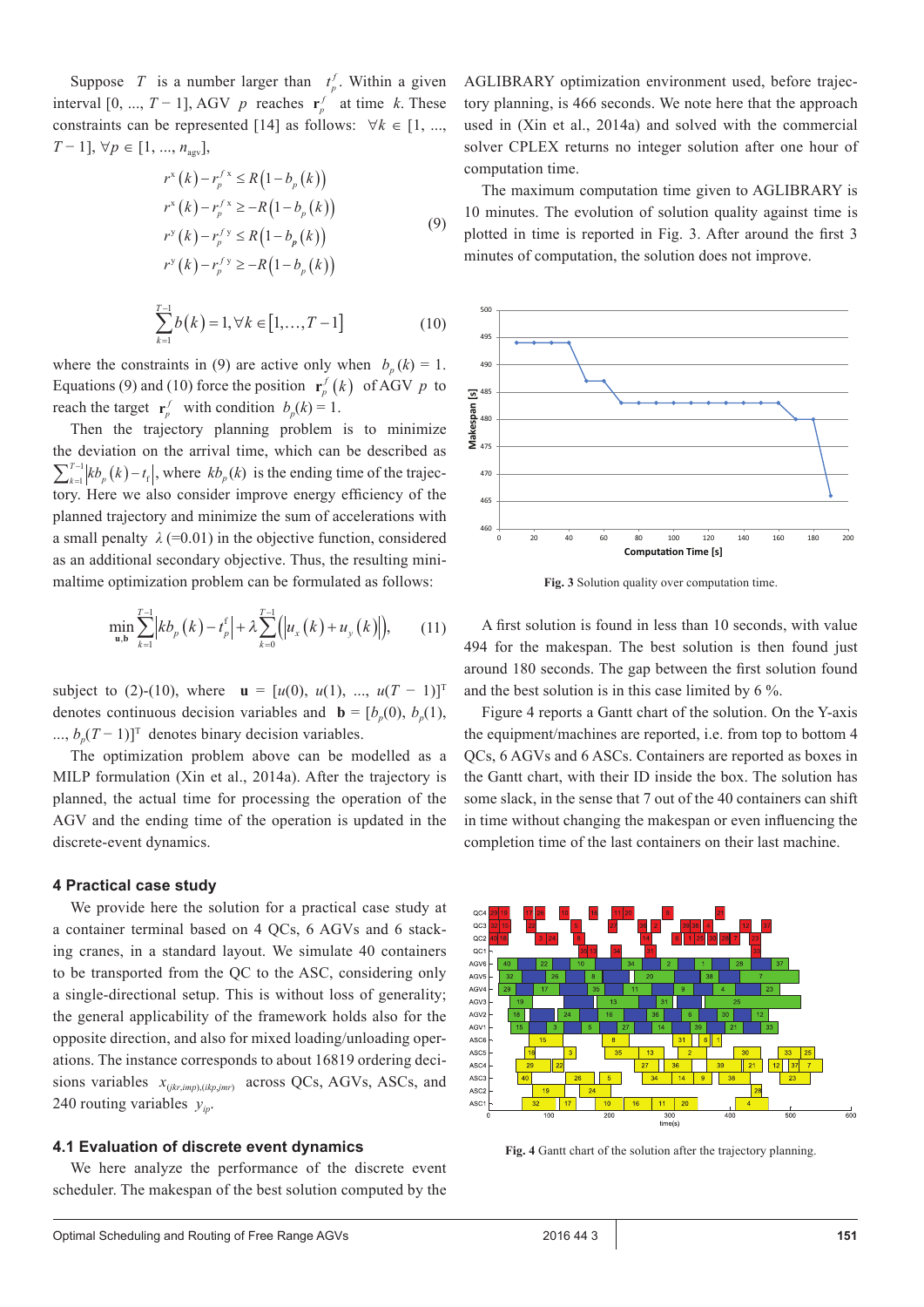## **4.2 Evaluation of trajectory planning**

The output of the trajectory planning module results in updated trajectories for 12 of the containers out of 40 (30 %). The total makespan raises to 468 seconds (from 466 seconds).

Figure 5 reports the actual trajectories of the AGVs moving the containers, in the bidimensional space of the quay area. We observe that it is evident how for some AGVs the trajectory followed does not correspond to the minimal-distance trajectory, but instead to the time-tracking trajectory, based on the trajectories of all other AGVs.

The average driving distance of free-ranging AGVs is 115.9 meters, which is significantly less than when a mesh routing (Duinkerken et al., 2006) would be used. The latter routing would require 146.7 meters of average driving distance.



**Fig. 5** Trajectories of the AGVs.

#### **5 Experimental assessment on realistic instances**

We extend the computational analysis in this section to a set of realistic instances that generated from the practical case study of the previous section. We generated the realistic instances by varying the number of containers and AGVs in the following range: {10, 15, 20, 25, 30, 35, 40, 45, 50, 55, 60, 65, 70, 75, 80} and {6, 8, 10}, respectively. In total, we have 45 realistic instances, that are investigated for 6, 8 or 10 AGVs. The aim of this section is to compare the advanced metaheuristics with the commercial solver CPLEX when dealing with discrete event dynamics.

Table 1 presents the number of ordering (x), routing (y) and timing (t) variables and the number of constraints of the MILP formulation. This information is the average information on the 45 realistic instances for 6, 8 or 10 AGVs. When increasing the number of containers, the ordering (routing) [timing] variables varies from 1014 (60) [80] till 71735 (480) [640] in case with 6 AGVs, from 1662 (80) [100] till 117486 (640) [800] in case with 8 AGVs, from 2470 (100) [120] till 176163 (800) [960] in case with 10 AGVs.

**Table 1** Characteristics of the discrete event instances

| Num. of | Num. of Variables |     |     | Num of      |
|---------|-------------------|-----|-----|-------------|
| AGVs    | $\mathcal{X}$     | ν   |     | Constraints |
| 6       | 27094             | 260 | 360 | 55587       |
| 8       | 44297             | 360 | 450 | 90444       |
| 10      | 65857             | 450 | 540 | 134012      |

Tables 2, 3, 4 report the computational results obtained for 6, 8 and 10 AGVs. We evaluate the performance of the CPLEX solver and the AGLIBRARY algorithms: the truncated branchand-bound (BB) algorithm for the scheduling problem without routing flexibility, the Variable Neighborhood Search (VNS) and the Tabu Search (TS) for the overall scheduling and routing problem. For each algorithm/solver, we give the average value on the 45 realistic instances in terms of the makespan (in seconds) and the computation time (in seconds). A maximum computation time of 10 minutes was given for each algorithm/ solver. We observe that the CPLEX solver failed to compute a feasible solution within the given computation time for 2 instances with 6 AGVs, 1 instance with 8 AGVs and 4 instances with 10 AGVs. In case of infeasibility, we assigned to CPLEX the value of the worst solution computed by AGLIBRARY in Tables 2, 3, 4.

**Table 2** Results for 6 agvs

| Algorithm    | Makespan (m) | Comp. Time $(s)$ |
|--------------|--------------|------------------|
| <b>BB</b>    | 669.7        | 485.7            |
| <b>VNS</b>   | 560.7        | 294.7            |
| TS           | 557.3        | 435.8            |
| <b>CPLEX</b> | 670.9        | 600.0            |

| <b>Table 3</b> Results for 8 agys |              |                  |  |  |  |
|-----------------------------------|--------------|------------------|--|--|--|
| Algorithm                         | Makespan (m) | Comp. Time $(s)$ |  |  |  |
| <b>BB</b>                         | 491.8        | 451.7            |  |  |  |
| <b>VNS</b>                        | 491.6        | 302.6            |  |  |  |
| TS                                | 489.3        | 499.6            |  |  |  |
| <b>CPLEX</b>                      | 594.2        | 600.0            |  |  |  |

| <b>Table 4 Results for 10 agys</b> |              |                  |  |  |
|------------------------------------|--------------|------------------|--|--|
| Algorithm                          | Makespan (m) | Comp. Time $(s)$ |  |  |
| <b>BB</b>                          | 950.2        | 600.0            |  |  |
| VNS                                | 446.3        | 263.8            |  |  |
| TS                                 | 453.8        | 489.7            |  |  |
| <b>CPLEX</b>                       | 512.0        | 600.0            |  |  |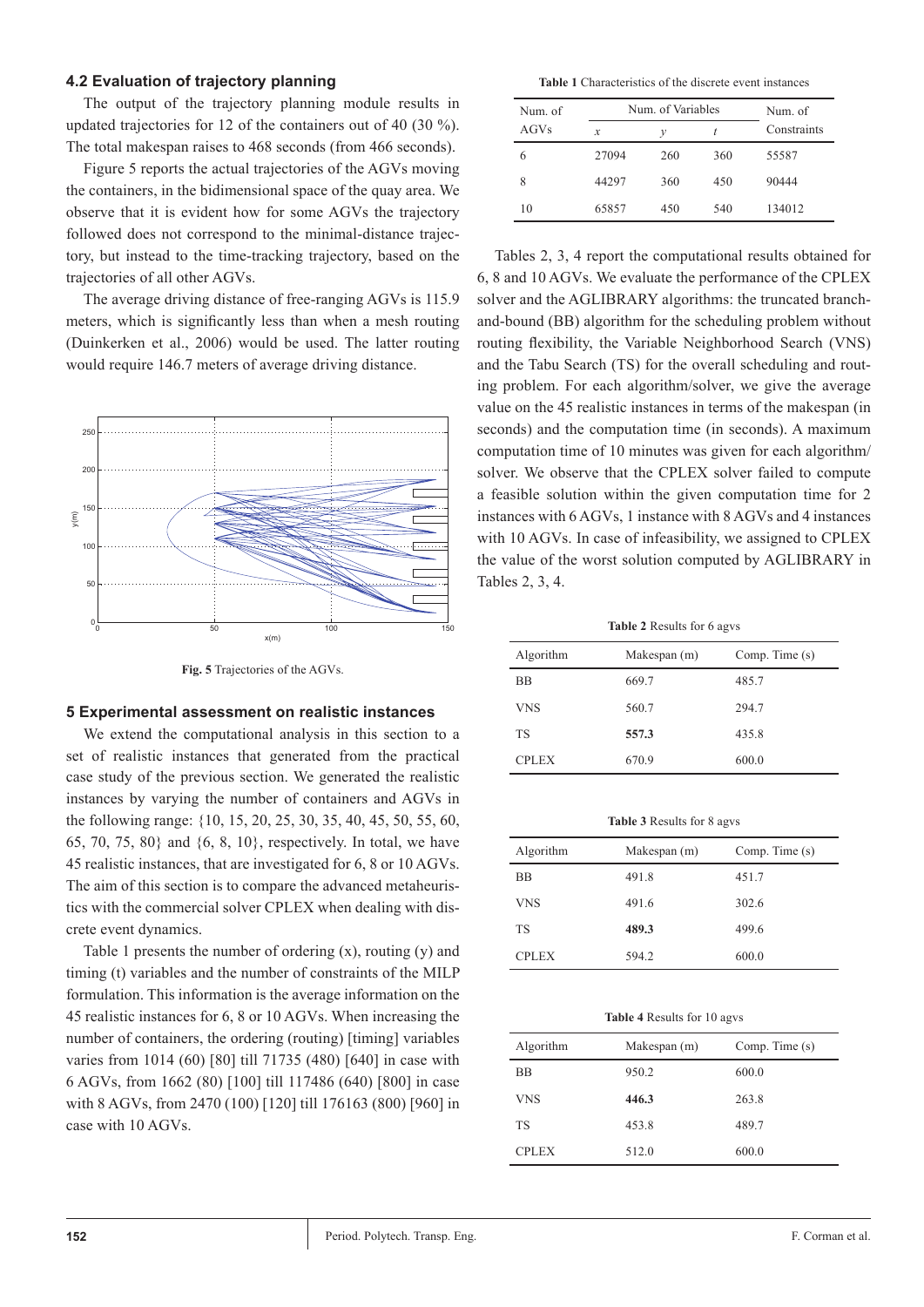Comparing the results obtained for the various algorithms/ solvers, TS and VNS outperform BB and CPLEX. Specifically, TS is, on average, the best algorithm in terms of solution quality for the instances with 6 and 8 AGVs. This result is due to the fact that TS searches for better routes in well-focused and quite restrictive neighborhoods. Differently, VNS operates more extensive routing modifications during each move compared to TS. The diversification strategy of VNS gives positive results for the large size instance with 10 AGVs, for which VNS outperforms the other approaches in terms of both solution quality and computation time.

Figure 6 presents the improvement between the solution computed by the VNS algorithm, and and considering offline assignment of AGVs for the containers. The makespan improvement is measured in percentage of the makespan, for each instance.

From the results of Fig. 6, the improvement goes beyond 30 % for some instances, being larger for the instances with more than 25 containers. Therefore, the larger is the control horizon the more is the potential improvement of optimal routing options.



**Fig. 6** Routing improvement when varying the number of containers.

#### **6 Conclusions and further research**

This paper considers the problem of controlling operations at an automated container terminal. In particular, a mathematical formulation based on the alternative graph model of (Mascis and Pacciarelli, 2002) is proposed for solving the underlying hybrid flow shop model with flexible routing. The AGLIBRARY solver is subsequently adopted to solve the problem. This solver is able to compute a good quality solution in an acceptable computation time, while the sheer size of larger instances (mainly due to the amount of containers) might not always allow to get a solution timely when the CPLEX solver is used. AGVs exploit free range navigation, saving distance and time. The makespan is affected only to a minor extent by the free range routing.

The hierarchical control approach is able to perform a continuous trajectory planning for all movements of pieces of

equipments. The framework allows to handle large instances provided that: a solution can be found by the discrete event scheduler; the trajectory planner can solve its problem; and the update of trajectories does not result in a continuous-dynamics deadlock (i.e. two vehicles which cannot move forward due to the presence of the other vehicle on the respective trajectories).

We note that discrete-dynamics deadlocks are avoided by the discrete event scheduler, while in general the trajectory planning operating one AGV at a time has limited guarantee to deliver a deadlock-free plan by itself. The inclusion of suitable constraints or extended buffer in the discrete event scheduler to prevent the possibility of having continuous-dynamics deadlock should be subject of further work.

The computational results provided in this paper confirm that metaheuristic approaches can successfully solve large-scale instances (keeping a discrete-dynamic perspective) and this can be coupled successfully with hybrid dynamics. Specifically, the metaheuristics of AGLIBRARY clearly outperform the results obtained with CPLEX in terms of both solution quality and computation time, thanks to the development of problem dedicated algorithms. Basic key performance indicators of the container terminal can be found when free-ranging AGVs are employed.

A follow up of this work would include a larger set of experiments in order to investigate the impact of different solutions in terms of scheduling and routing planning and in terms of trajectory planning. A special focus should be directed to further study large scale instances in which the capacity of the AGV area might become a bottleneck. Moreover, future research can be directed to the study of integrated approaches to solve quickly the problem, as well as the inclusion of energy-aware planning of the moving equipment.

#### **Acknowledgment**

This research is partially supported by the Maritime Project "ShipDrive: A Novel Methodology for Integrated Modeling, Control, and Optimization of Hybrid Ship Systems" (project 13276) of the Dutch Technology Foundation STW, the State key Laboratory of Railway Research, Beijing Jiaotong University, Grant no RCS2015K003 and the China Scholarship Council under Grant 2010628012.

#### **References**

- Bierwirth, C., Meisel, F. (2010) A survey of berth allocation and quay crane scheduling problems in container terminals. *European Journal of Operational Research*. 202(3), pp. 615-627. DOI: [10.1016/j.ejor.2009.05.031](http://dx.doi.org/10.1016/j.ejor.2009.05.031)
- Carlo, H. J., Vis I. F. A., Roodbergen, K. J. (2014) Transport operations in container terminals: Literature overview, trends, research directions and classification scheme. *European Journal of Operational Research*. 236(1), pp. 1-13. DOI: [10.1016/j.ejor.2013.11.023](http://dx.doi.org/10.1016/j.ejor.2013.11.023)
- Chen, L., Bostel, N., Dejax, P., Cai, J., Xi, L. (2007) A tabu search algorithm for the integrated scheduling problem of container handling systems in a maritime terminal. *European Journal of Operational Research*. 181(1), pp. 40-58. DOI: [10.1016/j.ejor.2006.06.033](http://dx.doi.org/10.1016/j.ejor.2006.06.033)